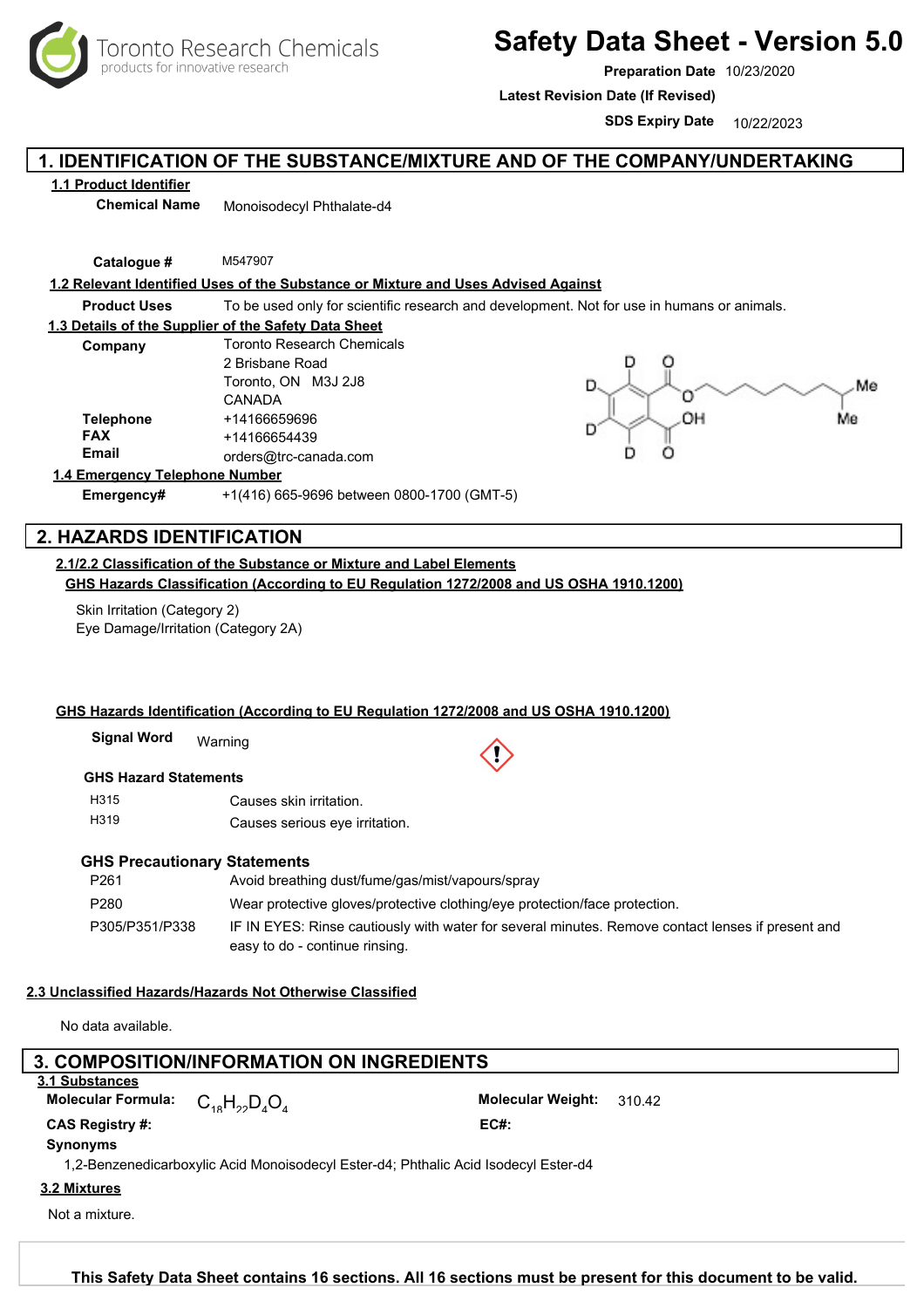# **4. FIRST AID MEASURES**

# **4.1 Description of First Aid Measures**

#### **General Advice**

If medical attention is required, show this safety data sheet to the doctor.

#### **If Inhaled**

If inhaled, move person to fresh air. If not breathing, give artificial respiration and consult a physician.

#### **In Case of Skin Contact**

Wash affected area with soap and water. Consult a physician if any exposure symptoms are observed.

#### **In Case of Eye Contact**

Immediately rinse eyes with plenty of water for at least 15 minutes. Consult a physician.

#### **If Swallowed**

Never give anything by mouth to an unconscious person. Rinse mouth with water. Do NOT induce vomiting unless advised to do so by a physician or Poison Control Center. Seek medical attention.

#### **4.2 Most Important Symptoms and Effects, Both Acute and Delayed**

The most important known symptoms and effects are described in the labeling (see section 2.2) and/or section 11.

#### **4.3 Indication of any Immediate Medical Attention and Special Treatment Needed**

No data available.

### **5. FIREFIGHTING MEASURES**

#### **5.1 Extinguishing Media**

Use water spray, alcohol-resistant foam, dry chemical or carbon dioxide.

### **5.2 Special Hazards Arising from the Substance or Mixture**

Carbon oxides

#### **5.3 Advice for Firefighters**

Wear self contained breathing apparatus for fire fighting if necessary.

#### **5.4 Further Information**

No data available.

# **6. ACCIDENTAL RELEASE MEASURES**

#### **Personal precautions**

Wear respiratory protection. Avoid dust formation. Avoid breathing vapours, mist or gas. Ensure adequate ventilation. Evacuate personnel to safe areas. Avoid breathing dust.

#### **Environmental precautions**

Prevent further leakage or spillage if safe to do so. Do not let product enter drains.

#### **Method and materials for containment and cleaning up**

Pick up and arrange disposal without creating dust. Sweep up and shovel. Keep in suitable, closed containers for disposal.

# **7. HANDLING AND STORAGE**

#### **7.1 Precautions for safe handling**

Avoid contact with skin and eyes. Avoid formation of dust and aerosols. Provide appropriate exhaust ventilation at places where dust is formed.

#### **7.2 Conditions for safe storage**

Keep container tightly closed in a dry and well-ventilated place. Keep in a dry place.

Storage conditions: Hygroscopic, Refrigerator, under inert atmosphere

#### **7.3 Specific End Uses**

For scientific research and development only. Not for use in humans or animals.

# **8. EXPOSURE CONTROLS/PERSONAL PROTECTION**

#### **8.1 Control Parameters**

Contains no components with established occupational exposure limits.

#### **8.2 Exposure Controls**

### **Appropriate Engineering Controls**

A laboratory fumehood or other appropriate form of local exhaust ventilation should be used to avoid exposure.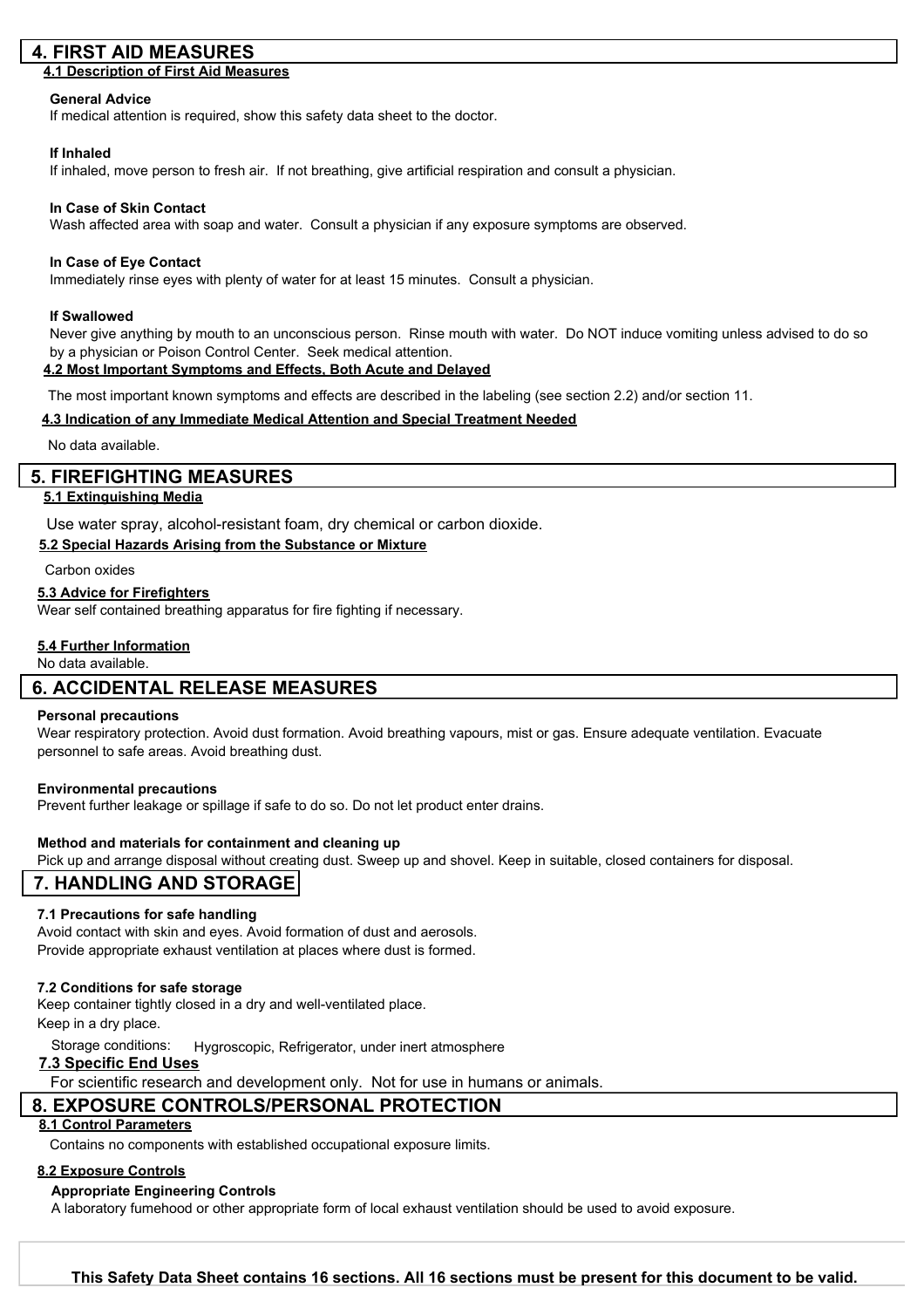#### **Personal Protective Equipment**

All recommendations below are advisory in nature and a risk assessment should be performed by the employer/end user prior to use of this product. The type of protective equipment must be selected based on the amount and concentration of the dangerous material being used in the workplace.

### **Eye/Face Protection**

Safety goggles or face shield. All equipment should have been tested and approved under appropriate standards, such as NIOSH (US), CSA (Canada), or EN 166 (EU).

#### **Skin Protection**

Gloves should be used when handling this material. Gloves are to be inspected prior to use. Contaminated gloves are to be removed using proper glove removal technique so that the outer surface of the glove does not contact bare skin. Dispose of contaminated gloves after use in compliance with good laboratory practices and local requirements.

Gloves used for incidental exposures (splash protection) should be designated as "chemical resistant" by EU standard EN 374 with the resistance codes corresponding to the anticipated use of the material. Unrated gloves are not recommended. Suggested gloves: AnsellPro Sol-Vex nitrile gloves style 37-175, 15 mil thickness. Penetration time has not been determined.

Gloves used for prolonged direct exposure (immersion) should be designated "chemical resistant" as per EN 734 with the resistance codes corresponding to the anticipated use of the material.

Suggested gloves: AnsellPro Viton/Butyl gloves style 38-612, 4/8 mil thickness. Penetration time has not been determined.

These recommendations may not apply if the material is mixed with any other chemical, or dissolved into a solution. A risk assessment must be performed to ensure the gloves will still offer acceptable protection.

#### **Body Protection**

Fire resistant (Nomex) lab coat or coveralls.

#### **Respiratory Protection**

**10.2 Chemical Stability**

Recommended respirators are NIOSH-approved N100 or CEN-approved FFP3 particulate respirators. These are to be only used as a backup to local exhaust ventilation or other engineering controls. If the respirator is the only means of protection, a full-face supplied air respirator must be used.

| <b>9. PHYSICAL AND CHEMICAL PROPERTIES</b>                     |                                                             |
|----------------------------------------------------------------|-------------------------------------------------------------|
| 9.1 Information on Basic Physical and Chemical Properties      |                                                             |
| A) Appearance                                                  | B) Odour                                                    |
| Colourless Oil                                                 | No data available                                           |
| C) Odour Threshold                                             | D) pH                                                       |
| No data available                                              | No data available                                           |
| E) Melting Point/Freezing Point<br>N/A                         | F) Initial Boiling Point/Boiling Range<br>No data available |
| G) Flash point                                                 | <b>H</b> ) Evaporation Rate                                 |
| No data available                                              | No data available                                           |
| I) Flammability (Solid/Gas)                                    | J) Upper/Lower Flammability/Explosive Limits                |
| No data available                                              | No data available                                           |
| K) Vapour Pressure                                             | L) Vapour Density                                           |
| No data available                                              | No data available                                           |
| <b>M) Relative Density</b>                                     | N) Solubility                                               |
| No data available                                              | Chloroform (Slightly), Dichloromethane (Slightly)           |
| O) Partition Coefficient: n-octanol/water<br>No data available | P) Auto-Ignition Temperature<br>No data available           |
| Q) Decomposition Temperature                                   | R) Viscosity                                                |
| No data available                                              | No data available                                           |
| <b>S) Explosive Properties</b>                                 | <b>T) Oxidizing Properties</b>                              |
| No data available                                              | No data available                                           |
| 9.2 Other Information                                          |                                                             |
| no data available                                              |                                                             |
| <b>10. STABILITY AND REACTIVITY</b>                            |                                                             |
| 10.1 Reactivity                                                |                                                             |
| No data available.                                             |                                                             |

Toronto Research Chemicals - M547907 Page <sup>3</sup> **This Safety Data Sheet contains 16 sections. All 16 sections must be present for this document to be valid.**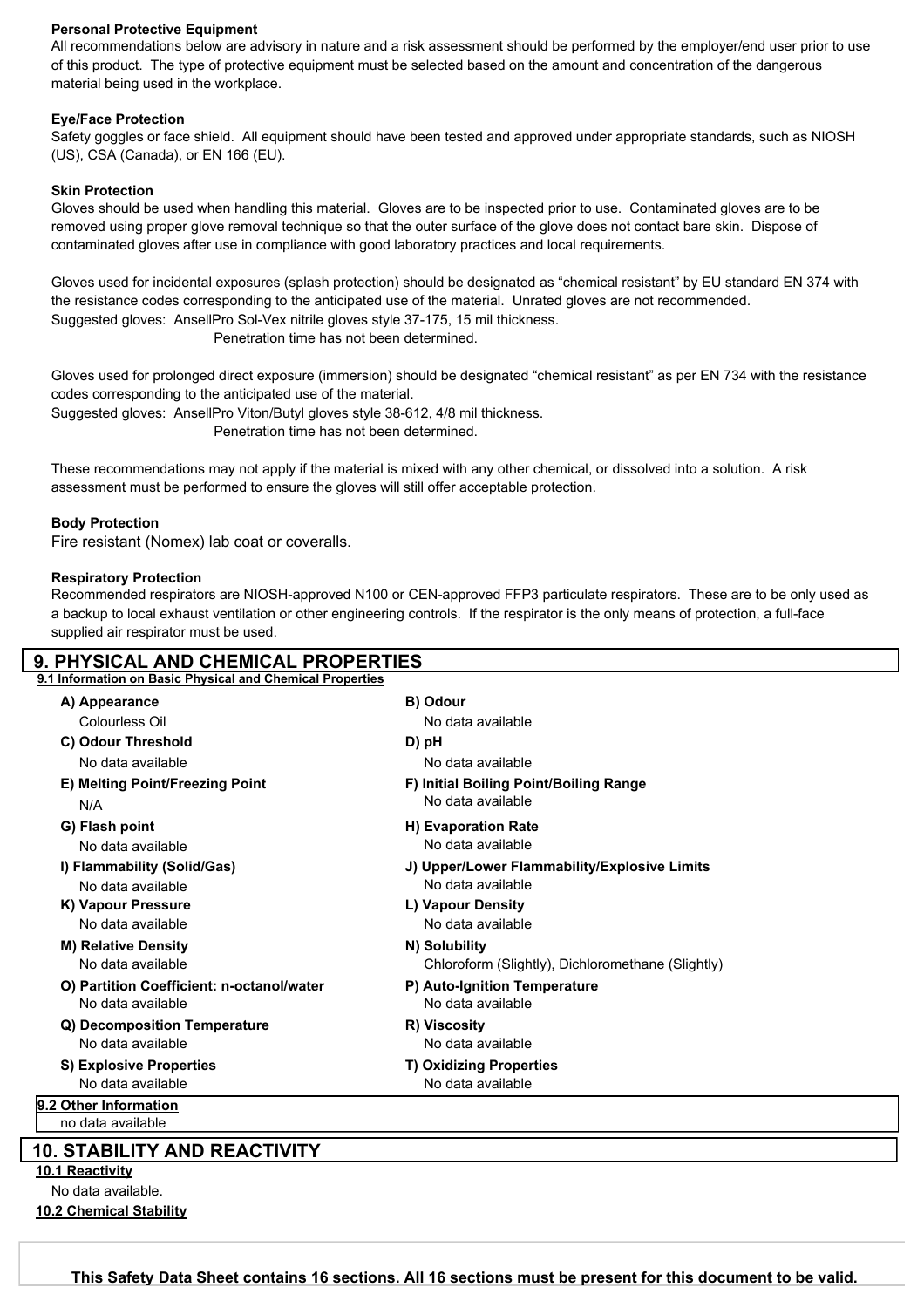Stable under recommended storage conditions.

#### **10.3 Possibility of Hazardous Reactions**

No data available.

**10.4 Conditions to Avoid** No data available.

#### **10.5 Incompatible Materials**

Strong oxidizing agents.

### **10.6 Hazardous Decomposition Products**

**In the event of fire:** See section 5. **Other decomposition products:** No data available.

#### **11. TOXICOLOGICAL INFORMATION**

#### **11.1 Information on Toxicological Effects**

#### **A) Acute Toxicity**

**Oral LD50:** No data available. **Inhalation LC50:** No data available. **Dermal LD50:** No data available.

#### **B) Skin Corrosion/Irritation**

Moderate skin irritant.

#### **C) Serious Eye Damage/Irritation**

Moderate eye irritant.

#### **D) Respiratory or Skin Sensitization**

No data available

# **E) Germ Cell Mutagenicity**

No data available

## **F) Carcinogenicity**

No data available

#### **G) Reproductive Toxicity/Teratogenicity**

#### No data available

**H) Single Target Organ Toxicity - Single Exposure** No data available

# **I) Single Target Organ Toxicity - Repeated Exposure**

No data available

# **J) Aspiration Hazard**

No data available

### **K) Potential Health Effects and Routes of Exposure**

# **Inhalation**

May be harmful if inhaled. Causes respiratory tract irritation.

# **Ingestion**

May be harmful if swallowed.

### **Skin**

May be harmful if absorbed through skin. Causes skin irritation.

#### **Eyes**

Causes eye irritation.

### **L) Signs and Symptoms of Exposure**

The most important known symptoms and effects are described in the labeling (see section 2.2) and/or section 11.

To the best of our knowledge, the chemical, physical, and toxicological properties of this material have not been thoroughly investigated.

# **M) Additional Information**

RTECS: Not available.

# **12. ECOLOGICAL INFORMATION**

**12.1 Toxicity**

### No data available.

### **12.2 Persistance and Degradability**

No data available.

# **12.3 Bioaccumulative Potential**

No data available.

### **12.4 Mobility in Soil**

No data available.

# **12.5 Results of PBT and vPvB Assessment**

No data available.

Toronto Research Chemicals - M547907 Page <sup>4</sup> **This Safety Data Sheet contains 16 sections. All 16 sections must be present for this document to be valid.**